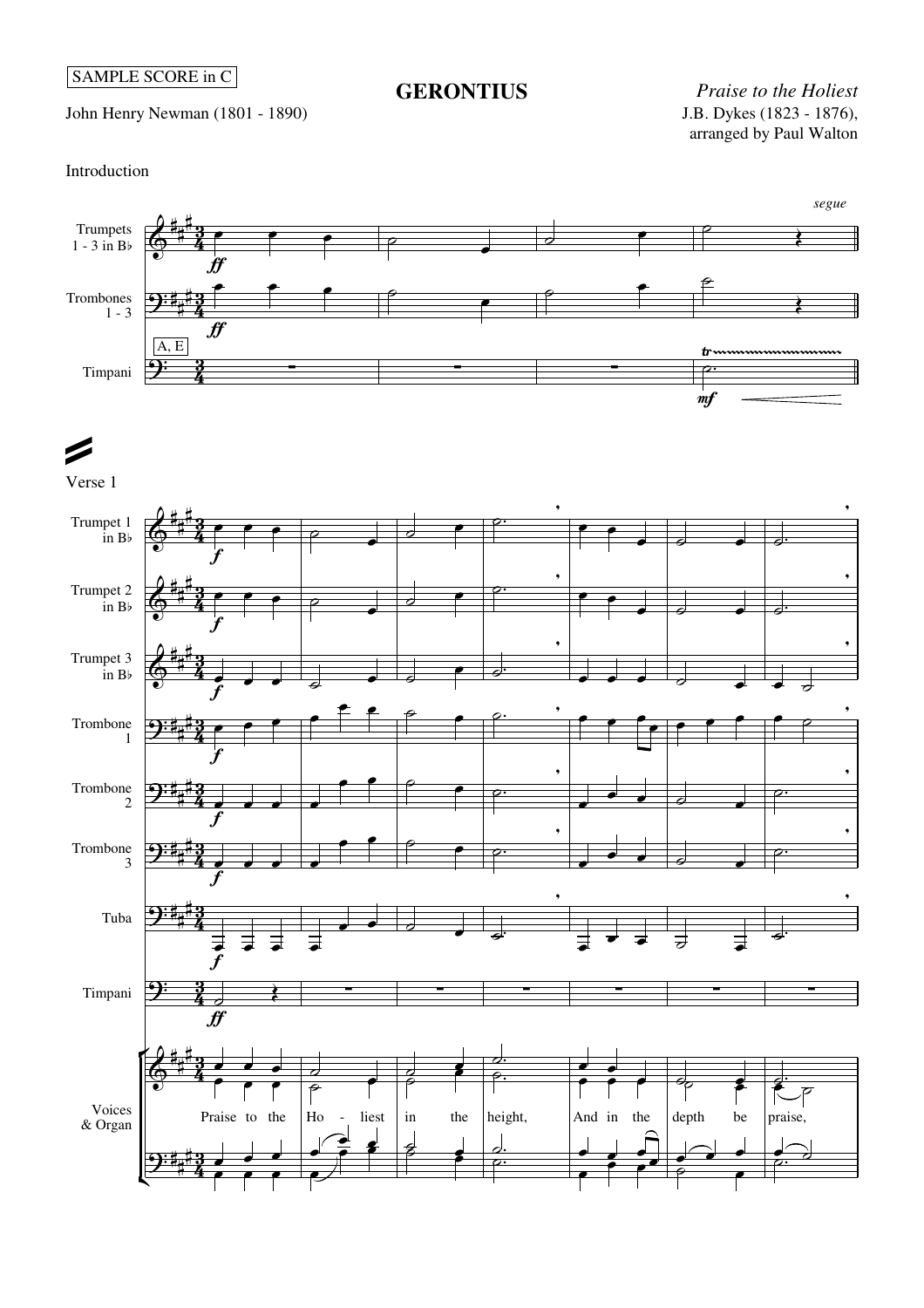## alternative version of Verse 4